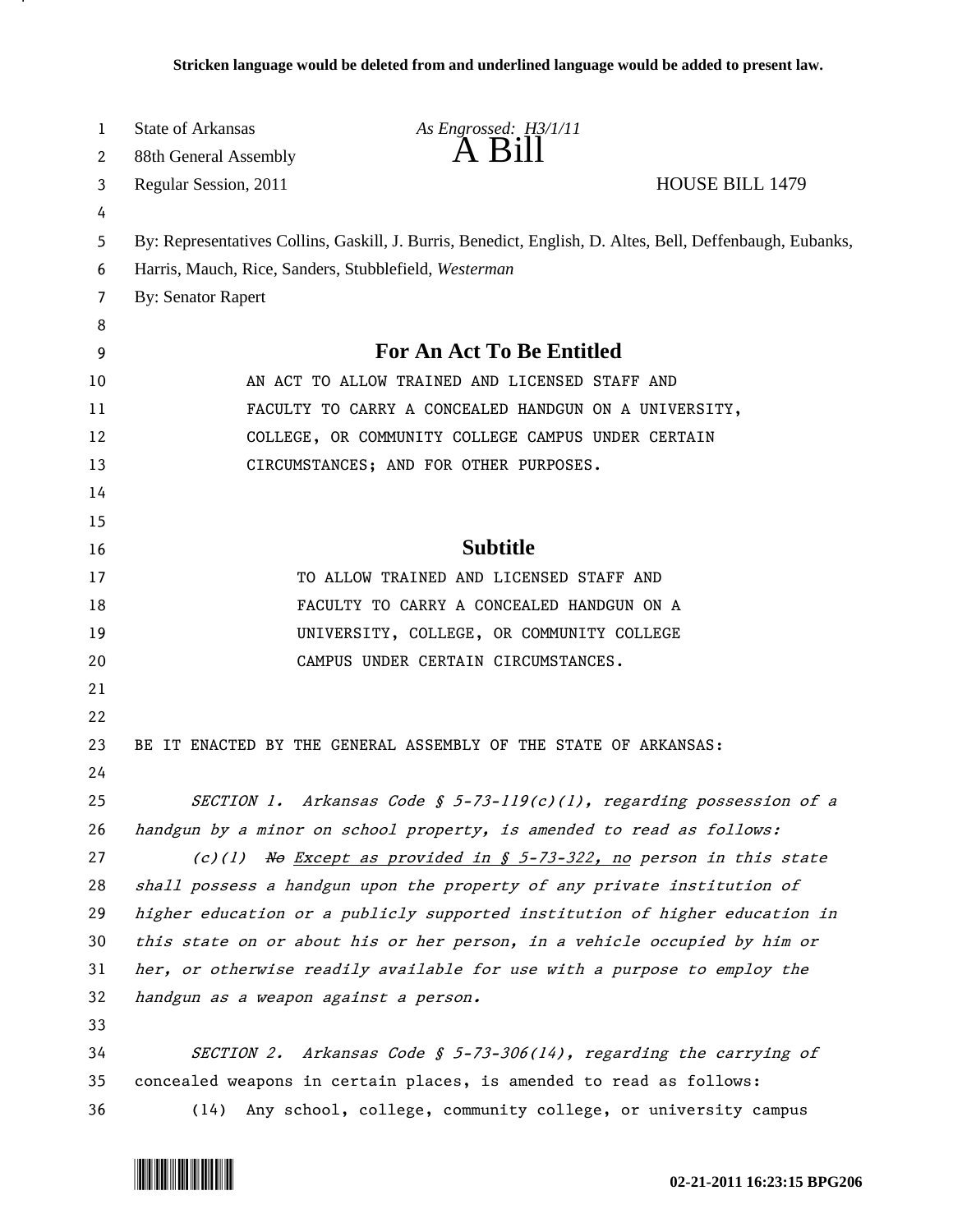| $\mathbf{1}$ | building or event, unless:                                                             |  |
|--------------|----------------------------------------------------------------------------------------|--|
| $\mathbf{2}$ | (A) for for the purpose of participating in an authorized                              |  |
| 3            | firearms-related activity; or                                                          |  |
| 4            | Otherwise provided for in § 5-73-322;<br>(B)                                           |  |
| 5            |                                                                                        |  |
| 6            | SECTION 3. Arkansas Code § 5-73-306(19), regarding the carrying of                     |  |
| 7            | concealed weapons in certain places, is amended to read as follows:                    |  |
| 8            | $(19)(A)$ Any place, with the exception of a college, community college,               |  |
| 9            | or university campus building or event, at the discretion of the person or             |  |
| 10           | entity exercising control over the physical location of the place by placing           |  |
| 11           | at each entrance to the place a written notice clearly readable at a distance          |  |
| 12           | of not less than ten feet $(10')$ that "carrying a handgun is prohibited".             |  |
| 13           | $(B)(i)$ If the place does not have a roadway entrance, there                          |  |
| 14           | shall be a written notice placed anywhere upon the premises of the place.              |  |
| 15           | In addition to the requirement of subdivision<br>(ii)                                  |  |
| 16           | $(19)(B)(i)$ of this section, there shall be at least one (1) written notice           |  |
| 17           | posted within every three (3) acres of a place with no roadway entrance.               |  |
| 18           | (C)<br>A written notice as described in subdivision $(19)(A)$ of this                  |  |
| 19           | section is not required for a private home.                                            |  |
| 20           | $\frac{\text{Any}}{\text{A}}$ licensee entering a private home shall notify the<br>(D) |  |
| 21           | occupant that the licensee is carrying a concealed handgun.                            |  |
| 22           |                                                                                        |  |
| 23           | SECTION 4. Arkansas Code Title 5, Chapter 73, Subchapter 3 is amended                  |  |
| 24           | to add a new section to read as follows:                                               |  |
| 25           | 5-73-322. Concealed handguns on a university, college, or community                    |  |
| 26           | college campus.                                                                        |  |
| 27           | (a) As used in this section:                                                           |  |
| 28           | (1) "Campus" means the grounds and buildings owned or leased by                        |  |
| 29           | a university, college, or community college; and                                       |  |
| 30           | (2) "Staff member" means a person who is not enrolled as a full-                       |  |
| 31           | time student at the university, college, or community college and is either            |  |
| 32           | employed by the university, college, or community college full-time or is on           |  |
| 33           | a nine-month appointment at the university, college, or community college as           |  |
| 34           | a faculty member.                                                                      |  |
| 35           | (b) A licensee may carry a concealed handgun on the public university,                 |  |
| 36           | public college, or public community college campus where he or she is                  |  |

02-21-2011 16:23:15 BPG206